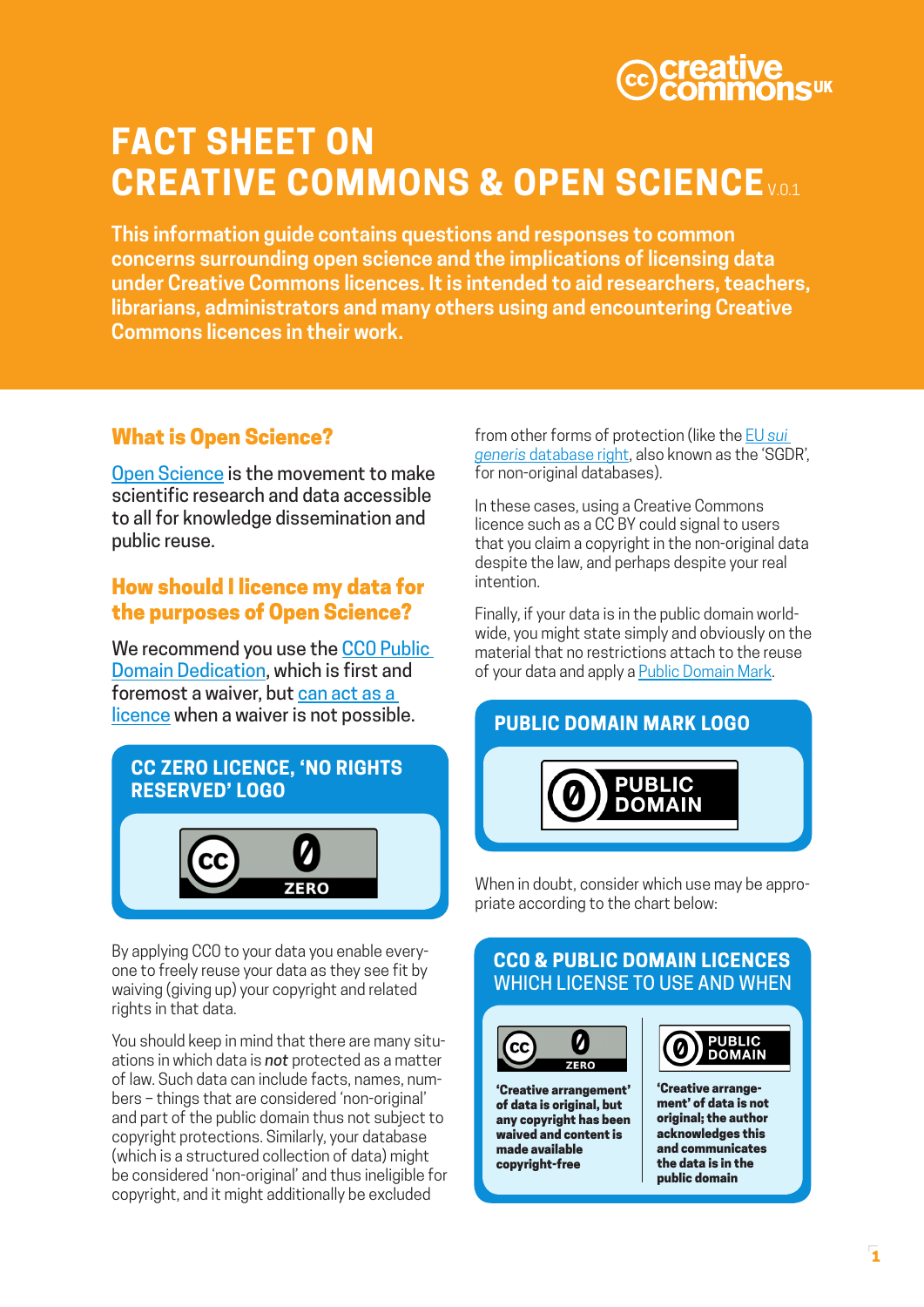#### But I would like attribution when others use my dataset. In that case, shouldn't I use a CC BY licence?

#### We recommend that you avoid using a CC BY licence. Here's why:

While attribution is a genuine, recognisable concern, not only might using a CC BY licence be legally unenforceable when no underlying copyright or SGDR protects the work, but it may also communicate the wrong message to the world. A better solution is to use CC0 and [simply ask](https://wiki.creativecommons.org/wiki/Best_practices_for_attribution)  [for credit](https://wiki.creativecommons.org/wiki/Best_practices_for_attribution) (rather than require attribution), and provide a citation for the dataset that others can copy and paste with ease. Such requests are consistent with scholarly norms for citing source materials.

Legally speaking, datasets that are *not* subject to copyright or related rights (and are thus in the public domain) cannot be the object of a copyright licence. Despite this, agreements based in contract law may be enforceable. Creative Commons licences, however, are copyright licences. Therefore, where the conditions for a copyright or related right are not triggered, copyright licences, such as the CC BY licence, [are unenforceable](http://pro.europeana.eu/files/Europeana_Professional/Aggregation/Europeana%2520-%2520Publication%2520Policy.pdf).

In some cases, however, rights may exist (like the *sui generis* database right previously mentioned), and permission for others to use your dataset may be legally required. These rights are meant to protect the maker's investment, rather than originality. As such, database rights do not include the moral right of attribution. So by using a CC BY licence, you signal to users that you restrict access to your dataset beyond the protections provided by the law. We are not saying that this cannot be done, we are just saying that if you choose to do this, you should make sure you fully understand what it entails.

#### I'm uncomfortable with others using my research for commercial purposes. Should I use a non-commercial licence for my dataset?

#### We recommend you avoid using a non-commercial licence. Here's why:

For legal purposes, drawing a line between what is and is not 'commercial' can be tricky; it's not as black and white as you might think. For example, if you release a dataset under a non-commercial licence, it would clearly prohibit an organisation

from selling your dataset to others for a profit. However, it might also prohibit someone using the dataset in their research if they intend to eventually publish that research. This is because most academic journals are commercial businesses that charge some sort of fee for access to their content, hence, such use could qualify as 'commercial'. Consequently, using a non-commercial licence prevents researchers from using your data in work destined for publication. This can subsequently affect the dissemination, recognition, and impact of your dataset.

# **BECAUSE WHO DOESN'T LOVE A GOOD VENN DIAGRAM?**



Please also consider that the current definition of 'Open Access' in the relevant international declarations states that limiting reuse to non- commercial activities does *not* comply with 'Open Access' (see the [Berlin Declaration](https://openaccess.mpg.de/Berlin-Declaration), [Bethesda Statement on Open Access Publishing](http://legacy.earlham.edu/~peters/fos/bethesda.htm), and [Budapest Open Access Initiative\)](http://www.budapestopenaccessinitiative.org/).

Ultimately, the decision is yours. However, the better open science practice is to avoid restricting use of your dataset to only non-commercial use.

#### I'm uncomfortable permitting use of my research for any and all purposes. Should I use a 'No Derivatives' (ND) licence for my dataset?

#### We recommend you avoid using a 'No Derivatives' licence. Here's why:

Similar to how a non-commercial licence might restrict meaningful reuse of your dataset, a ND licence can have the same effect: it may prevent someone from recombining and reusing your data for new research. For data to be truly Open Access, it must permit these important types of reuse.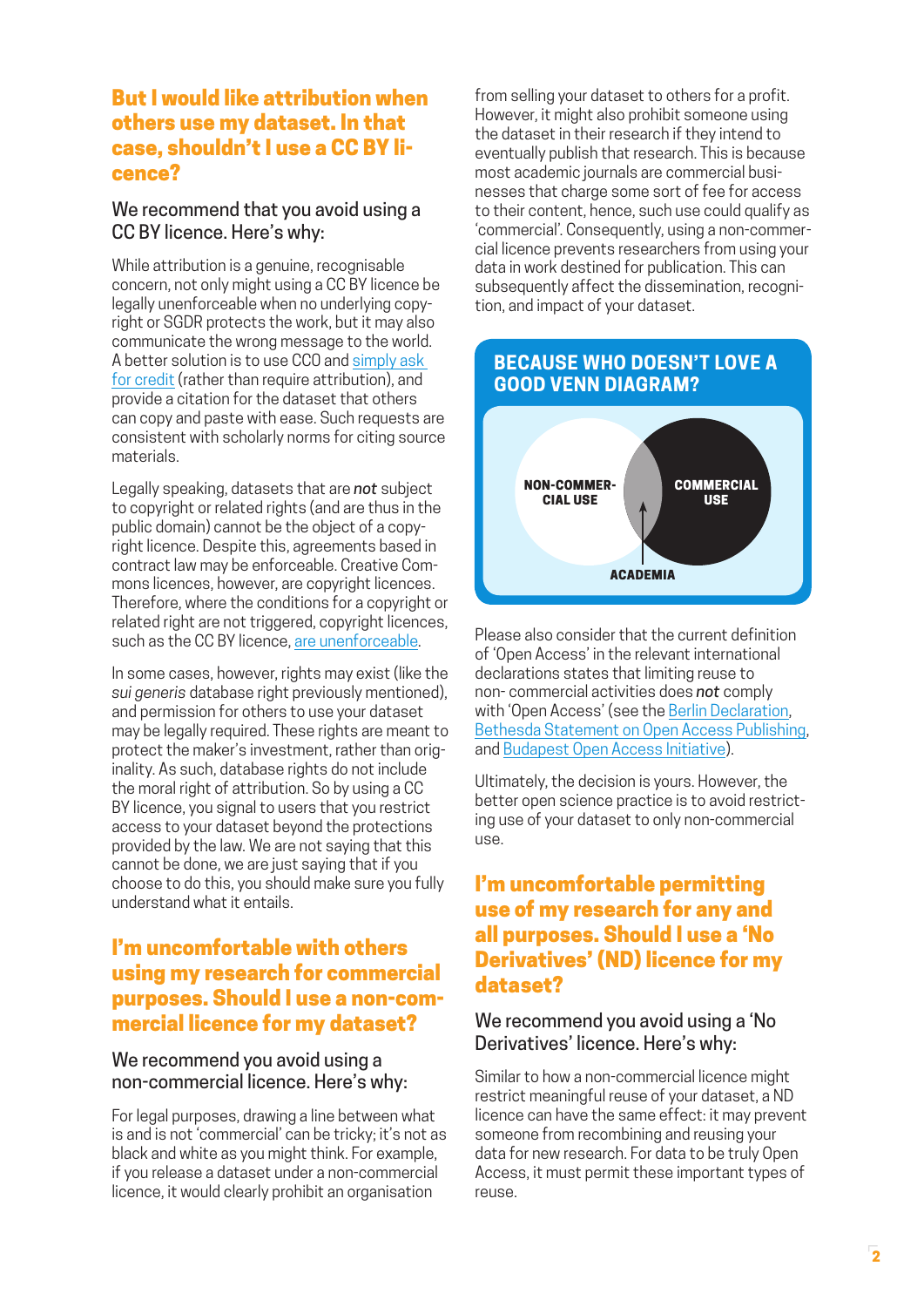#### What happens if I use 'Share Alike' (SA) licensed material in my work? Does that mean I have to make my work available under the same SA licence?

#### Not necessarily, but it depends on how you use the SA licensed content.

A ['Share Alike' CC licence](https://creativecommons.org/licenses/by-sa/2.5/) applies only to the content licensed as SA that you have used. It does not require you to also make your work available under a SA licence, so long as you have not combined the independent works into one new work (known as a 'derivative' work).

When using SA content in your work, be sure to maintain the SA licensing information in regards to the content used. This can be done by providing the SA licensing information next to the content in your work and by designating it as SA when listing the other restricted content in your rights statement.

For example, if you include a CC BY-SA dataset in your research, you do not have to licence the entire body of work under a CC BY-SA, but the CC BY-SA dataset must retain the original licence. However, if you create a new dataset by combining two existing datasets, one of which belongs to you and the other is licensed under a CC BY-SA, then the new work (a derivative work) must be licensed CC BY-SA.

We understand that might be confusing, so here's an illustration to help:

#### **NAVIGATING MULTIPLE LICENCES** AND MAINTAINING RIGHTS INFO



### It sounds like you're really pushing for the use of CC0 for open science datasets.

Exactly. Data is only open if anyone is free to use, reuse, and distribute it. This means it must be made available for both commercial and non-commercial purposes under non-discriminatory conditions that allow for it to be modified.

When data is made available for all reuse, others can create new knowledge from combining it. This leads to the enrichment of open datasets and further dissemination of knowledge. Accordingly, CC0 is ideal for open science as it both protects and promotes the unrestricted circulation of data.

And remember, it's bad science not to cite the source of data you use. To help others cite your data [include a citation](http://www.dcc.ac.uk/resources/how-guides/cite-datasets) that users can copy and paste to give you credit for your hard work.

# For example, the citation for this document is:

**'Fact Sheet on Creative Commons and Open Science', Creative Commons UK, DOI: 10.5281/zenodo.840652, CC BY 4.0, https://creativecommons.org/licenses/ by/4.0/**

After reading this document, should you still wish to use CC BY make sure to include the citation for your dataset so others may cite your work with ease.

'Fact Sheet on Creative Commons and Open Science', Creative Commons UK, DOI: 10.5281/zenodo.840652, CC BY 4.0, https://creativecommons.org/licenses/by/4.0/



This resource is published under a Creative Commons Attribution Licence.

Support for this publication was provided through the University of Glasgow's College Strategic Research Major Initiatives Fund (ES/M500471/1). This guide is for informational purposes only and may not apply to your specific case. It does not constitute legal advice.

The font used is [Cooper Hewitt](https://www.cooperhewitt.org/open-source-at-cooper-hewitt/cooper-hewitt-the-typeface-by-chester-jenkins/), an open source typeface designed by Chester Jenkins and commissioned by the Cooper Hewitt museum.